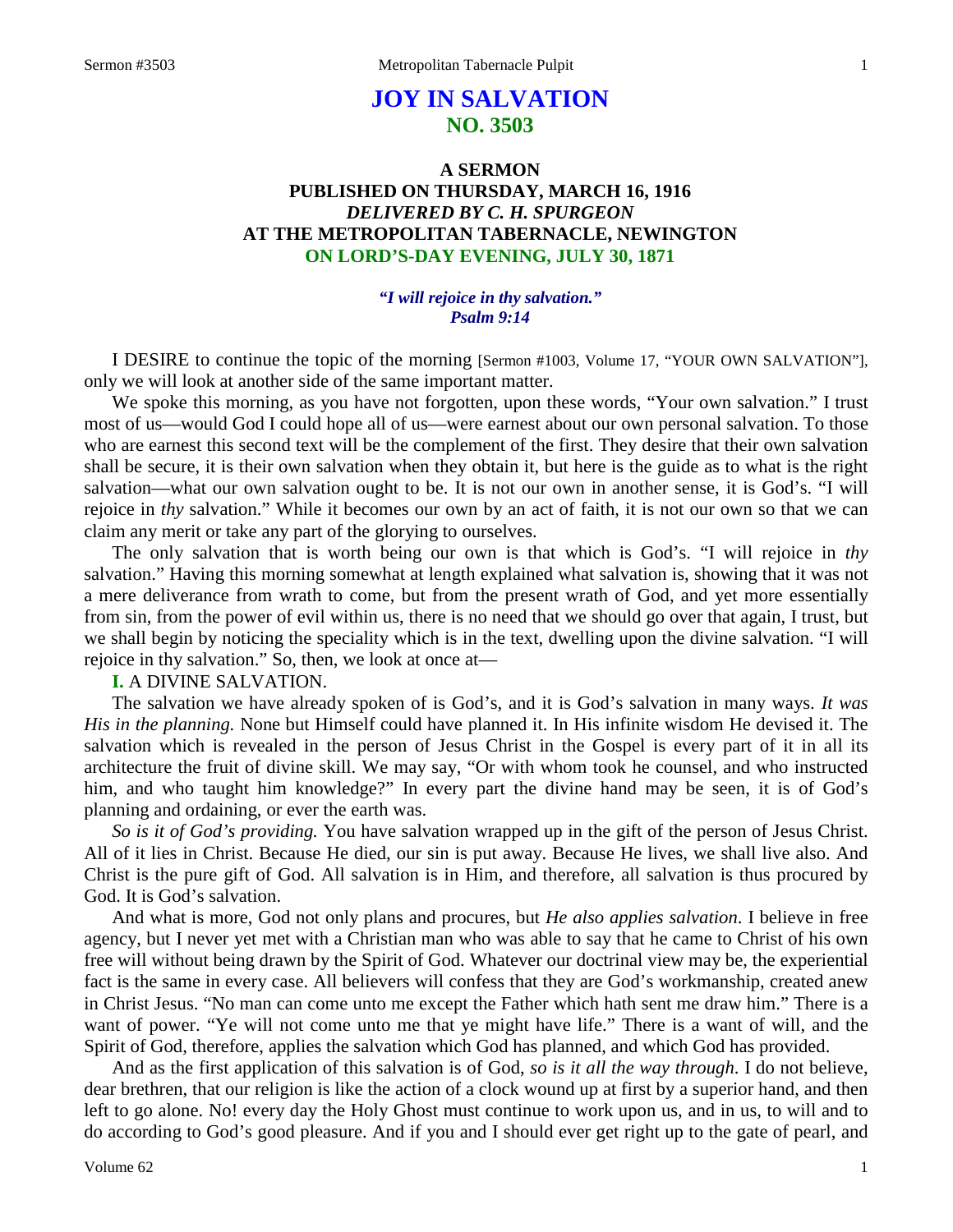should hear the songs of the blessed within that gate, we should not be able to take the last step, but should turn back to our sin and folly even, if He that began a good work in us should cease to carry it on. He is Alpha and Omega, the beginning and the ending. "Salvation is of the Lord," from first to last. He makes the rough draft of it, in conviction, upon our conscience, He goes on to complete the picture, and if there be one touch in the picture that is not of God, it is a blot upon it. If there is anything of the flesh, it will have to be wiped out, it is not consistent with the work of God. Of God is it in all respects.

Now we know that this salvation is of God, not only because we are told that He planned it, and provided it, and applies it, but because *it has the marks of God upon it*. There is a certain line of poetry, I know it is Shakespeare's. Well, you know, I cannot quite tell you why, but yet I am sure no one ever wrote exactly in that way. I am reading the Psalms through, and I read and I say, "That is David's." I observe certain critics who say, "No, this belongs to the time of the captivity." I am certain it does not. And why? Because there is a Davidic ring about it, you know. The son of Jesse, and he alone, could have said such things.

Now in salvation there are the marks of divine authorship. I once saw a painting by Titian at Venice, and he had written, *"Fecit, fecit Titian."* He claimed it twice over, as if to make sure that someone else should not claim it. And God has put it three times over that there should be no doubt whatever that salvation is of God, and He must have the glory of it.

Now observe the marks of God—what I may call the broad arrow of the King—set on salvation. It is full of mercy. Here is salvation for the blackest of sinners—salvation for all manner of sin—forgiveness for all manner of sin—salvation so full of grace that only God could have conceived it. "Who is a pardoning God like thee?" But this salvation is equally congenial with justice, for God never absolutely forgives a sin. There is always punishment for sin in every case. Jesus Christ, the Substitute, comes in and satisfies Justice before the word is spoken to the sinner, "Thy transgression is blotted out." In the salvation which God has provided on the cross by the death of His dear Son there is as much justice as there is mercy, and there is an infinity of both.

Now this is God-like. Man, if he brings out one quality, usually clouds another with it, but God exhibits His character in harmonious completeness—as merciful as if He were not just, and as just as if He were not gracious. In the Gospel, on this account, we also see divine wisdom. Whatever some may say about the doctrine of substitution, Christ is still the power of God and the wisdom of God. The way, so simple, yet so sublime, by which God is just, and yet the justifier of him that believes, exhibits the infinite wisdom of the Most High.

But I won't keep you by mentioning all the divine attributes. It is certain they all shine in the Gospel, nor can any tell which of the letters best writ—the power, the wisdom, or the grace. They are all there, proving the salvation to be of God.

And there is one other matter. True salvation is of God because *it draws toward God*. If you have God's salvation, you are being drawn towards your heavenly Father, nearer and nearer every day. The ungodly forget God, the awakened seek God, but the saved rejoice in God. Ask yourself this question, "Could you live without God?" The ungodly man would be happier without God than he is with. It would be the best piece of news in the newspaper to thousands, if we could publish it tomorrow, that God was dead. To ungodly men it would be like ringing the bells of universal joy, they would run riot after their own will.

And where would the believer be? He would be an orphan. His sun would be blotted out, his hopes would be dead and buried. Judge by this whether you are saved. If you are saved, you are drawn to God, you seek to be like God, you desire to honor God. If there be none of these things in you, then I charge you see to it, for you are in the gall of bitterness, and in the bonds of iniquity. God have mercy upon you!

I need not further say that the salvation is of God, and *God must have all the glory of it.* All on earth who are saved, and all in heaven who are saved, will ascribe their salvation entirely to the ever blessed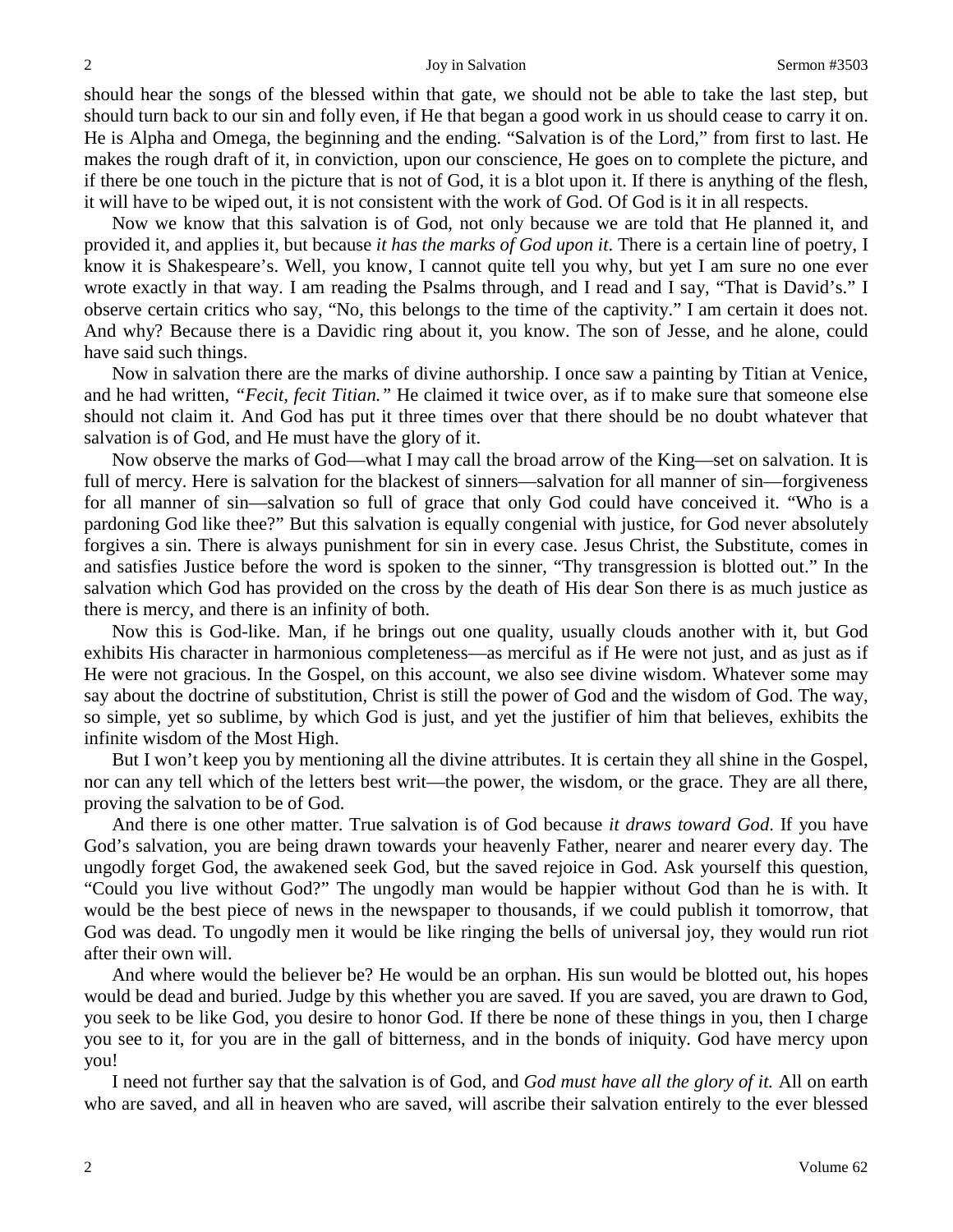#### Sermon #3503 Joy in Salvation 3

God, and join with Jonah, who in the very depths of the sea made this, his confession of faith, "Salvation is of the LORD." But now, secondly, our text (having noticed the divine salvation in it) has—

**II.** AN OUTSPOKEN AVOWAL.

"I will rejoice in thy salvation." Here is someone springing out from the common crowd and saying, "I have heard of God's salvation; I will rejoice in it! I will rejoice in it! *Some despise it*. They hear it, and they turn a deaf ear. When they have listened to it the longest, they are most weary of it. But *I* will *rejoice* in thy salvation." Here is a distinguished character, who is made so, doubtless, by distinguishing grace.

Oh! I hope there are many of us here who could stand up and say—if this were the time and place— "Let others say what they will, and count the cross a thing to mock at, and Jesus Christ to be forgotten, I am His servant, I will rejoice in His salvation."

There are *some that rest in another salvation*. We all did so once. But he who speaks in the text throws aside self-righteousness as filthy rags. He puts it all aside, and says, "I will rejoice in thy salvation." If I were righteous, I would not say so. Had I a perfect holiness, I would not mention it in comparison with the righteousness of Christ, but being an unworthy sinner, without a single merit of my own, I will not be so foolish as to patch up a fictitious righteousness, but I will rejoice in Thy salvation.

You see them there!—those worshippers of the scarlet woman—they are resting in their priest! He puts on millinery, blue, pink, scarlet, white, and I know not what—all kinds of little toys to please fools with. And there be some that rejoice in that salvation that comes from an "infallible" sinner—that comes from a sham priest of God. But *we* are looking to Christ, who stands before the eternal throne and pleads the merits of His own blood. We say—

> *"Let all the forms that men devise Assault our faith with treacherous art, We'll call them vanity and lies, And bind the Gospel to our heart."*

"I will rejoice in thy salvation." There may be some tonight to whom I shall speak who are rejoicing in God's salvation through His abundant grace who have very little else to rejoice in. You are very poor. Ah! how welcome you are to this house! How glad I am that you have come. I feel it always a joy that the people have the Gospel preached to them. Well, you have no broad acres, you have no gold rings on your fingers, you come in the garb of toil. Never mind, my brother, lay hold on eternal life and say, "I will rejoice in thy salvation."

Perhaps you are sick tonight—your poor weak body could scarcely drag itself up to the assembly of God's people. Well, well, it is a heavy thing to have to suffer so, but if you cannot rejoice in a hale body, yet rejoice in His salvation. Look tonight to Jesus, put your trust in Him alone, and you will have a sufficient wellspring of joy, if you have nothing else.

Possibly some of you who lay hold on Christ and rejoice in Him will have hard times of it at home your father will mock at you, your mother will not sympathize with you, your workmates tomorrow, if they hear that you are converted, will laugh, and jest, and jeer at you. What say you? Are you a coward? Will you back out of it because it demands a sacrifice? Oh! if it be so, then you are indeed unworthy of the name, and you count yourself so, but if you are what you should be, you will say, "Let them laugh at me as they will, and spit upon me as they please, I will rejoice in Thy salvation."

> *"If on my face for Thy dear name, Shame and reproach may be; I'll hail reproach and welcome shame, For Thou'lt remember me."*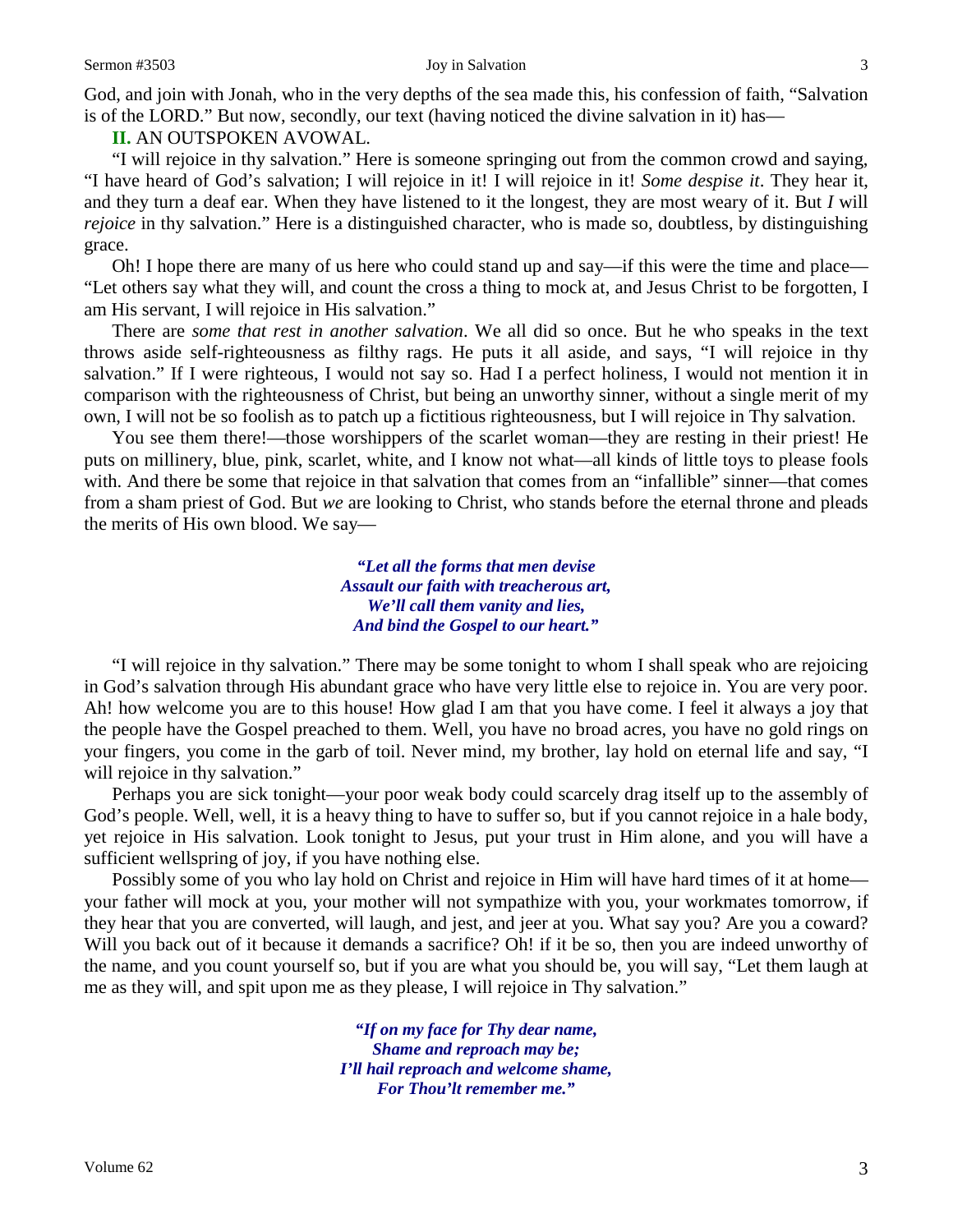It takes some pluck, but we ought to have it in the cause of Christ. Your mean, miserable wretches that will only go out to follow Christ in sunny weather, and get them gone again when a cloud darkens the sky, deserve well the wrath that comes upon them. They are like the Nautilus, very well on the placid sea, but the first billow that arises they furl their sails and drop into the deep, and are seen no more.

Oh! beware, beware, beware of a sunny-weather religion, beware of a religion that will not stand the fire, but be you such that if all the world forsook Christ, you would say, "I will rejoice in His salvation," And if you were turned out of doors, if you were turned out of the world itself, and thought not fit to live, you would yet be content to have it so, if you might be numbered with the people of God, and be permitted to rejoice in His salvation.

Does this, as I try to speak it, awaken a holy emotion in any soul here? Is there someone who has been a stranger to my Lord who tonight can say, "I desire to rejoice in His salvation"? I cannot forget, when I sat as a young lad under the gallery of a little place of worship, hearing the Gospel simply preached—the blessed moment when I was led to resolve to follow Christ. I have never been ashamed of having done so. I have never had to regret it. He is a blessed Master. He has handled me roughly lately, but He is a blessed Master.

I would follow at His heels if only like a dog, for it is better to be His dog than to be the devil's darling. He is a blessed Master. Let Him say what He will, and do what He will. Oh! is there no young man here, no youth, no child, no girl, is there no grey-headed one who will say, "I will rejoice in thy salvation"? O eternal Spirit, come and touch some heart, and make this their spiritual birthright, that they may say, "I—I—I will rejoice in thy salvation."

But we must pass on, for time presses. We have, in the third place, to consider in the text—

#### **III.** A DELIGHTFUL EMOTION.

We have noticed the divine salvation, and the outspoken avowal, now we will notice the delightful emotion. "I will rejoice in thy salvation." It is an unfortunate thing that Christianity gets associated with melancholy. I will not forbid the banns, for they are not very near of kin, but I wish they were further apart every day. It is a good thing for the melancholy to become a Christian, it is an unfortunate thing for the Christian to become melancholy.

If there is any man in the world that has a right to have a bright, clear face and flashing eyes, it is the man whose sins are forgiven him, and who is saved with God's salvation. In order for any man, however, to rejoice in God's salvation, *he must, first of all, know it*. There must be an intelligent apprehension of what it is.

Next, he must grasp it by an act of faith as his own. Then, having grasped it, he must study it to know the price at which it was bought, and all the qualities—the divine qualities—that follow from it. Then *he must hold it fast,* and seek to get out the sweetness from it. What is there in God's salvation that should make us rejoice? I do not know what to select, for it is all joy and all rejoicing. It is enough to make our heart to ring with joy to think that there should be a salvation at all for such poor souls as we are. We may well hang out all the streamers of our spirits, and strew the streets of our soul with flowers, for King Jesus has come to dwell there. Ring every bell, give Him a glorious welcome. Let all the soul be glad when Jesus enters and brings salvation with Him, for the salvation of Christ is so suitable that we may well rejoice in it.

Dear brother, if you are saved, I know the salvation of Christ suited you. It did me—exactly—it was made on purpose for me. I am as sure of it as if there were no other sinner to be saved. It was the Gospel that brought power to the weak, nay, it brought life to the dead, it brought everything to those that had nothing, it is just the sort of Gospel for a penniless, bankrupt sinner like myself. We rejoice in *the suitability of the Gospel,* we rejoice in the freeness of it. We have nothing to pay, we have no price to pay, neither of promise, nor of anything that was our own. Salvation was freely given to us in Christ Jesus. Let us rejoice in it then.

Oh! rejoice in the richness of that salvation. When the Lord pardoned our sins, He did not pardon half of them, and leave some of them on the book, but with one stroke of the pen He gave a full receipt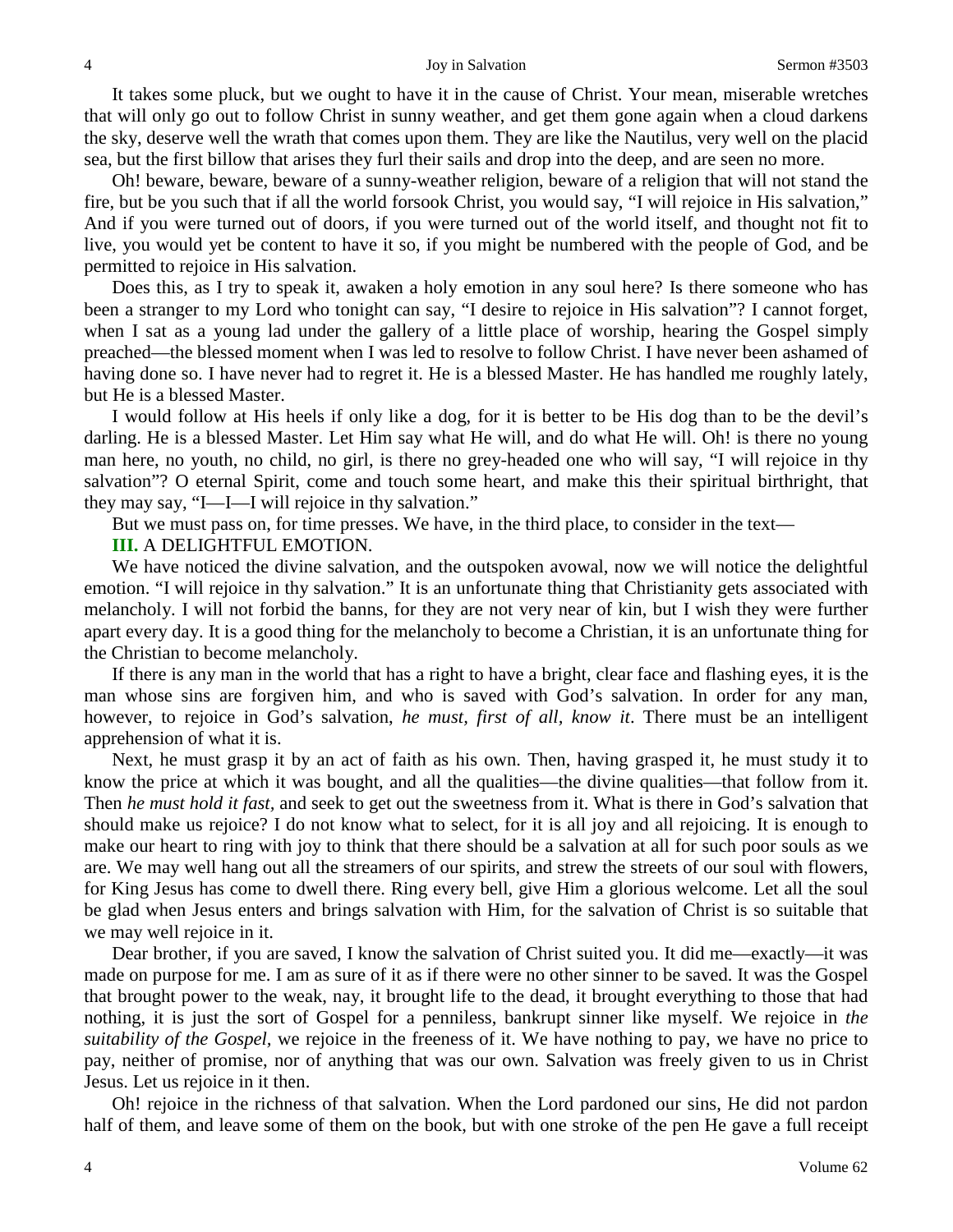#### Sermon #3503 Joy in Salvation 5

for all our debts. When we went down into the fountain filled with blood, and washed, we did not come up half-clean, but there was no spot nor wrinkle upon us—we were white as driven snow. Glory be to God for such a rich salvation as this. And He did not in that day save us with a perhaps and a chance salvation that set us on a rock, and say, "Keep yourself there—you must depend upon yourselves," but this was the covenant He made with us, "A new heart also will I give thee, and a right spirit will I put within thee." It was a complete salvation, which would not permit a failure.

The salvation which is given to the soul that believes is on this wise, "I give unto my sheep eternal life, and they shall never perish, neither shall any pluck them out of my hand." "The water that I shall give him shall be a well of water springing up unto everlasting life."

I believe the perseverance of the saints to be the very gem of the Gospel. I could not hold the truth of Scripture if this could be disproved to me, for every page seems to have this upon it, if nothing else, that "the righteous shall hold on his way, and he that hath clean hands shall wax stronger and stronger." In this my soul rejoices, that I have a salvation to preach to you which, if you receive it, will effectually save you if your hearts are given to Christ, and will keep you, and preserve you, and bring you into the eternal kingdom of His glory. I will rejoice in the certain and abiding character of that salvation.

Oh! there is enough in the salvation of Christ to make heaven full of bliss, there is enough to make us full of praise. Let us take up the theme, let us talk by the way to one another about it, let us talk to sinners about it, let us recommend religion by our cheerfulness. Levity be far from us, but happiness let it be the happiest sphere in which we live if we have little else to rejoice in, we have enough here. Whatever may be our condition or prospects, we may still rejoice in God's salvation, and let us not fail to be filled with this most blissful emotion.

And now I must close. The text has in it a word of the future which we must not quite overlook. Here is a joyful Gospel, "I will rejoice in thy salvation." You may read it if you like, "I shall"—"I shall" or "I will"—it would be quite right. The Hebrew has no present. It seems to have given up all tenses like God Himself, who was, and is, and is to come. I shall rejoice in Thy salvation. Now here is—

**IV.** A BLESSED PROSPECT.

You may live to grow old, well, we shall never grow weary of Christ. If we are His people, we shall never have any cause to part from Him, "I will rejoice in thy salvation." I could bring up to this platform an aged brother whom all of you would know, who has infirmities and has age creeping upon him, but there is not a happier soul in this house than he, and when I had made him speak to you, I could bring you many more aged women too, and I would ask them what they think of Christ, and I am sure they would say with greater emphasis than I can, "I will rejoice in thy salvation."

I almost wish my grandfather were alive and behind me tonight, for on one occasion I preached with him in the pulpit, and when I came to speak of experience he pulled my coattail and came to the front, and said, "My grandson can tell you that he believes it, but I can tell you experientially," and on the old gentleman went with it.

Well, many an aged Christian can tell you he has rejoiced in God's salvation. He does rejoice, and instead of age making the joy of his youth to become dim, it has mellowed and sweetened the fruit, which was sweet even at the first. Oh! that we may, when these hairs grow hoar with years, and the snows of many winters lie white upon our head, may we still rejoice in God's salvation. But then, whether we reach old age or not, there is one thing that is certain—we shall assuredly die, and when we come to die, what shall we do?

I know what you are thinking of. You say, "I will groan." Ay, sinner, you are thinking of the friend that is wiping away the clammy sweat from the brow and those closed eyes. Now those may never occur. We often hear them mentioned in reference to dying beds, but they are not so constantly there as to be necessary. And if they were there, if we did lose sight itself before life fails—what then? Why, the vision of the Christ, who is our salvation, and in whom we rejoice, shall then be more gloriously clear and radiantly beautiful, because the sights and sounds of earth have vanished from us.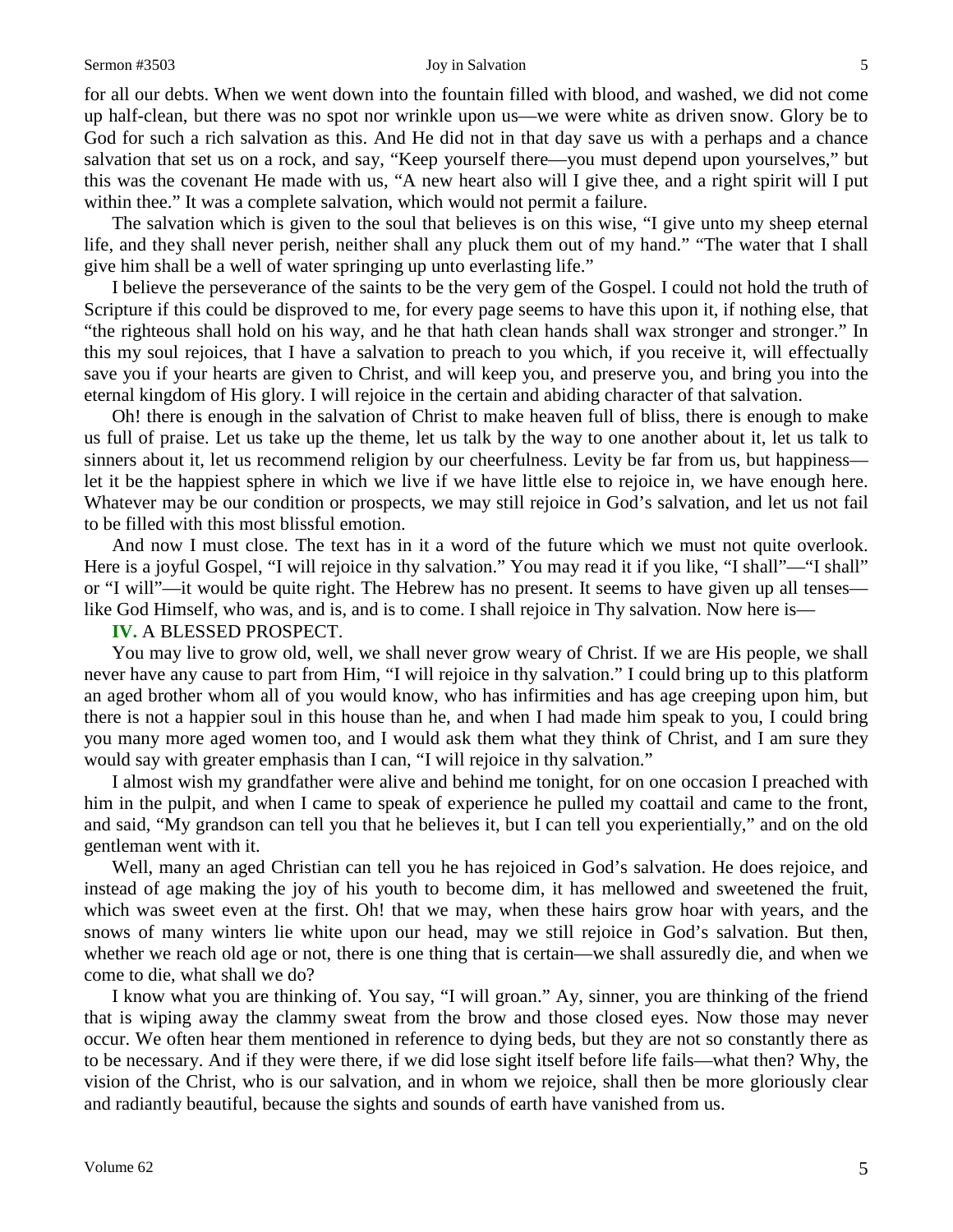Now, instead of looking at these outward parts of dying, think of this, "I will rejoice in thy salvation." When I parted from our dear brother, Cook, a few days ago, he could not say much. He was very, very weak, but what he did say was just this, "Jesus, Jesus, Jesus is all." Well, I talked, and read, and prayed, and so on, and when we had done, he simply said, "The blood—the blood, the blood—that is all my hope." Why, he looked as calm in prospect of dying as any of you do in sitting here, and he was as delighted with the hope of being where Jesus is as ever bride was at the coming of the marriage day. It was delightful to see the blessed calm and peace that was upon that man of God.

And when I come to die, whoever I may be, however little my standing in the church of God is, if I am in Christ, I will rejoice in His salvation, I will make the dark valley ring with His praises, I will make the river of death itself to roll back as the Red Sea did of old, with my triumphant songs, I will enter heaven with this upon my heart and upon my lip, "I will rejoice in thy salvation! Worthy is the Lamb that was slain to receive honor, and power, and dominion, and glory for ever and ever!"

And, brethren, if that is what we may do in dying, this is what we shall do forever and ever, "I will rejoice in thy salvation." Millions of ages, throughout all the cycles of years that interpose ere Christ delivers up the kingdom to God, even the Father, and then onward, even through eternity, this always shall be our own ground of rejoicing, "I will rejoice in thy salvation."

Now I cannot come and stand at the door and speak to everyone as the congregation withdraws, but if it were possible I would like to stand there and shake the hand of everyone that has been in the house tonight, and say, "Well, friend, how fares it with you? Can you say, 'I will rejoice in thy salvation'?" If I cannot do that, I wish it were possible to speak in the silent shades of night to you when you awoke, so that you might hear a voice ringing in your ears, "Do you rejoice in God's salvation?"

Perhaps some of you may have come a long distance across the sea. You may be by and by, on shipboard again. It may be that you will be in peril, or it may be that afterwards you shall be in sickness. Well, may this evening's congregation in this day of July rise up before your minds, and if you forget the preacher (and that will not matter), yet if you hear a voice that says, "Can you rejoice in God's salvation?" I hope that, even if it is twenty years to come, it may then be as the voice of God to your soul, and bring you to the Savior.

But better far would it be if you would come to Him tonight—and you may. May the Spirit of God bring you! Whosoever believes on the Lord Jesus Christ has everlasting life. The whole of the Gospel is wrapped up in Christ's message, which He has sent by His apostles, "He that believeth and is baptized shall be saved." To you each this—this—is the word, "Believe in the Lord Jesus Christ, and thou shalt be saved, and thy house." God add His own blessing, for Christ's sake. Amen.

### **EXPOSITION BY C. H. SPURGEON**

### *1 THESSALONIANS 5*

## **Verses 1-2.** *But of the times and the seasons, brethren, ye have no need that I write unto you. For yourselves know perfectly that the day of the Lord so cometh as a thief in the night.*

The great point is that it comes—will certainly come, and it will come when it is least expected. There are certain signs given, by which the righteous shall know of its appearing, but all study of dates and fixing of the time is contrary to the very spirit of the Christian dispensation. We are to abide, always looking for it, believing it may come today, believing it may not come today—believing that the secret of the time is with God. You do err if you say it shall be this or that season, you equally err if you say it shall not be then. Let it remain as it is, a secret in the heart of God, you yourselves always girt, expecting it to come.

**3.** *For when they shall say, Peace and safety; then sudden destruction cometh upon them, as travail upon a woman with child; and they shall not escape.*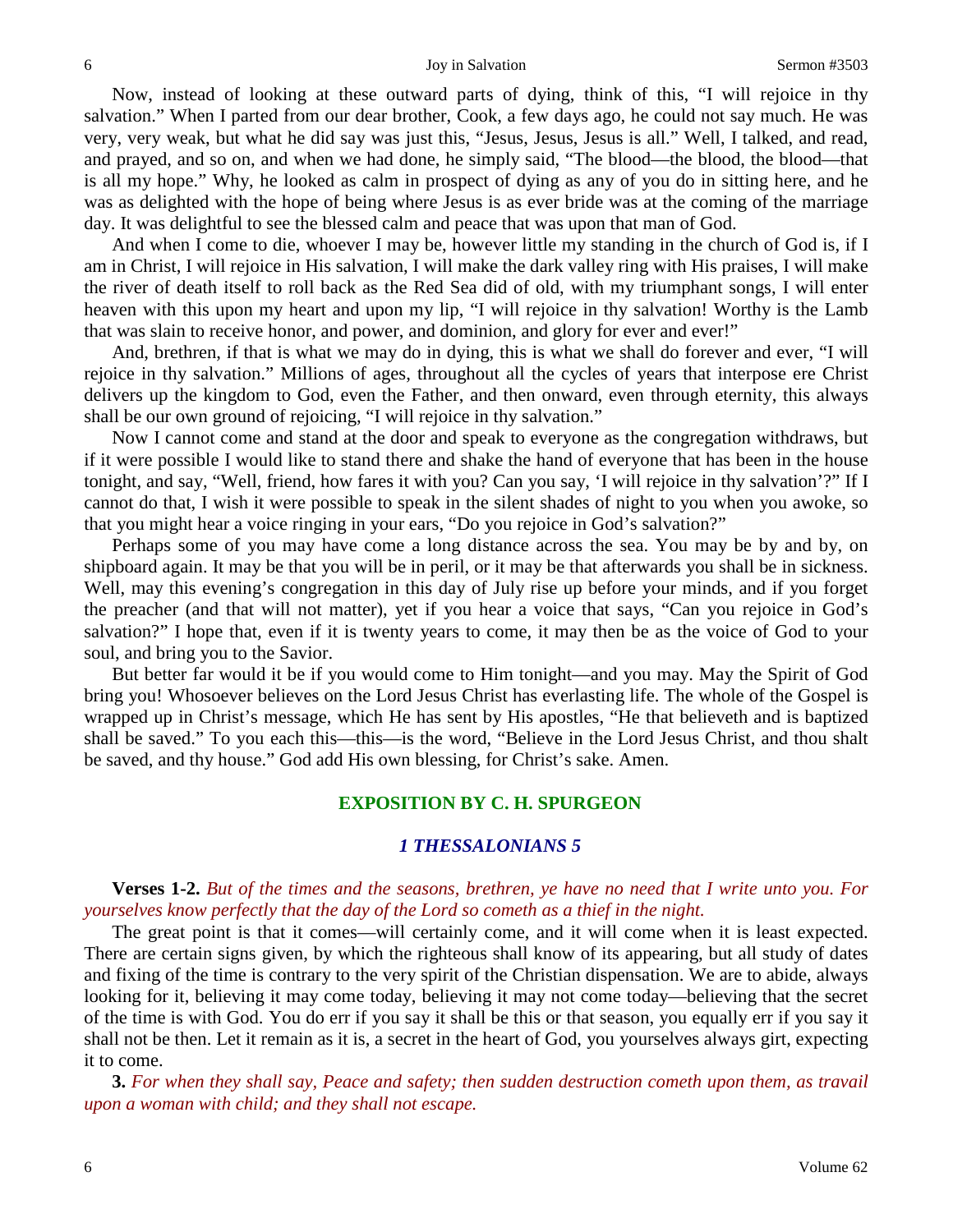Sudden and acute shall be the terror of the ungodly when the Lord Jesus in flaming fire shall be manifested.

### **4.** *But ye, brethren, are not in darkness, that that day should overtake you as a thief.*

You are brought out of darkness into His marvelous light. Your element is light. "Ye are all the children of light," "Ye are not in darkness that the day should overtake you as a thief." You know the signs, and being watchful, you will observe them when the hour comes.

**5-6.** *Ye are all the children of light, and the children of the day: we are not of the night, nor of darkness. Therefore let us not sleep, as do others; but let us watch and be sober.*

It is the proper and fitting season for it. That the children of darkness should slumber is no wonder. They are the children of a sleepy time. You are the children of the day, if you sleep, you will be acting contrary to your nature.

#### **7.** *For they that sleep sleep in the night; and they that be drunken are drunken in the night.*

People were a little more decorous in the apostle's day than they are now, for there are some who are drunk in the day nowadays, and though we have certainly improved in some things, we seem to have gone back in this. But at any rate, drunkenness may seem suitable to benighted persons, but it is not suitable to those who profess to have the light of God's grace.

**8.** *But let us, who are of the day, be sober, putting on the breastplate of faith and love; and for an helmet, the hope of salvation.*

We are of the day, but it is a day of battle. Put on armor, therefore. Be as soldiers that are covered with a panoply. Especially take care of your heart—put on the breastplate. Faith and love are the sacred protection for this. Take care that you have both. Take care of your head—that also is a vital part, put on the helmet. Hope will do that. A good hope in Christ Jesus will guard you from many violent attacks that will be made upon your judgment.

**9.** *For God hath not appointed us to wrath, but to obtain salvation by our Lord Jesus Christ,—*

See there is no ordination to condemnation. Believing in Christ, we have the evidence that we are elect according to the foreknowledge of God, through sanctification of the spirit and obedience, and sprinkling of blood.

**10-11.** *Who died for us, that, whether we wake or sleep, we should live together with him. Wherefore comfort yourselves together, and edify one another, even as also ye do.*

It is a good church of which we can say this, especially if we can say it of all the members that they edify one another. Living stones in a living temple should seek to build each other up. May we all try to have a sacred commerce in our knowledge, and other gifts as one trading with another. All may enrich and edify one another. "As also ye do." Why did he tell them to do it, then, if they were doing it? Answer—that they might keep on doing it. The horse that runs best may still be the better for a spur.

**12-13.** *And we beseech you, brethren, to know them which labour among you, and are over you in the Lord, and admonish you; and to esteem them very highly in love for their work's sake.*

Consider them in your prayers, give them all the help you can, do not be strangers to their office, and to the burden which it brings. God has set them over you. Regard them in that light. Esteem them very highly, not as masters, as though they were lords, but as being over you. "Esteem them highly in love for their works' sake."

**13**. *And be at peace among yourselves.*

There is an end to church prosperity when there is an end of peace.

**14.** *Now we exhort you, brethren, warn them that are unruly,—*

There are some that never will be ruled, their very idea of being a Christian is that they shall do just as they like. It is a somewhat happy circumstance that there are sects where they can do so. There are formed, nowadays those little knots of people who will have no rule and church government, and who meet to edify one another. Though they speedily go to pieces, it is perhaps the better for the churches that they are quit of them.

**14.** *Comfort the feebleminded,—*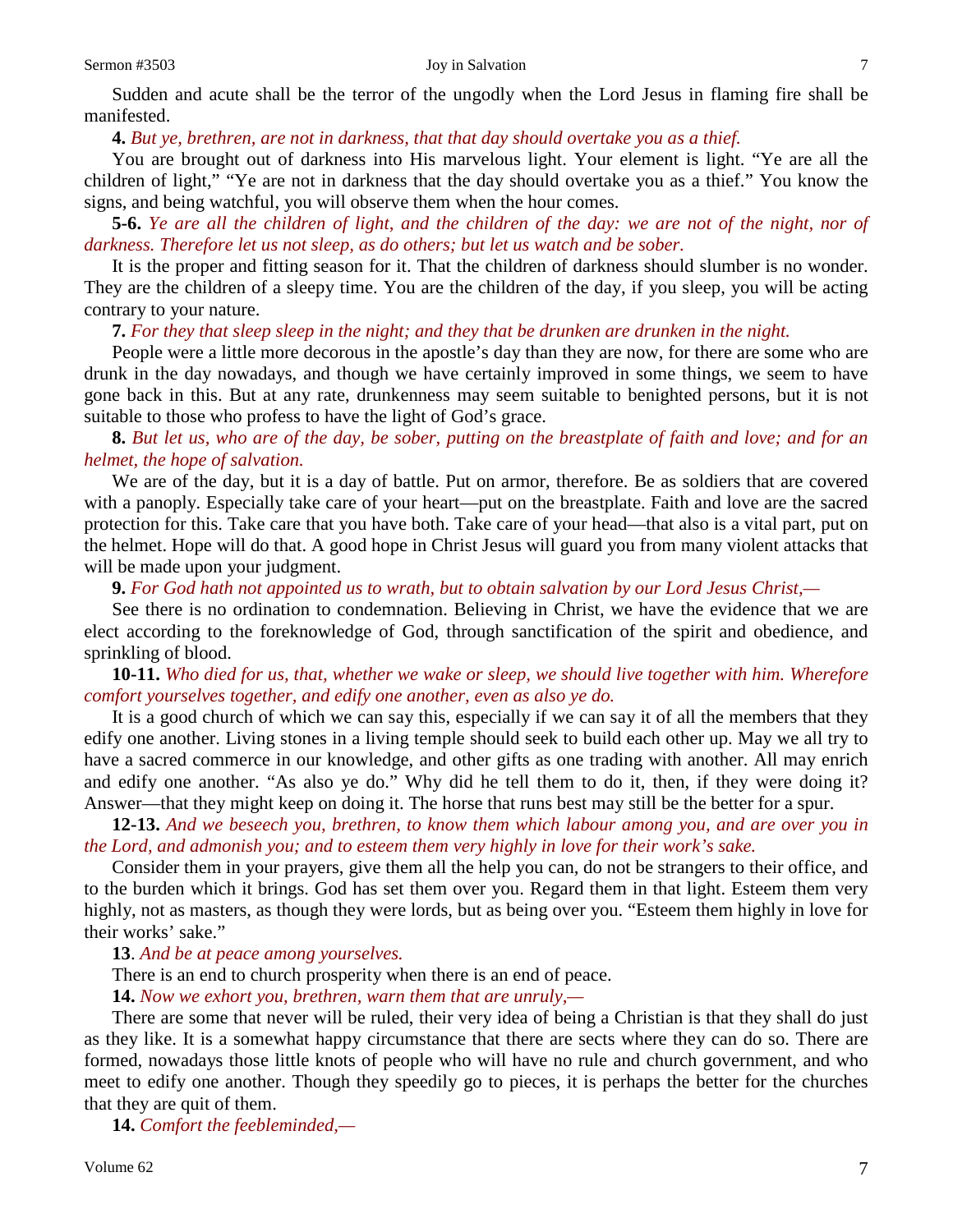They want cheering. You needed it once, return the benefit you have received. Do not be out of patience with them for being so foolish. If their minds be feeble, you cannot expect much better from them.

# **14.** *Support the weak,—*

Give them something to cling to. As some climbing plants put out their tendrils and need to be helped up, so may you be a prop to these climbers.

### **14.** *Be patient toward all men.*

Think of what patience God has with you. "Be patient toward all men."

**15.** *See that none render evil for evil unto any man;*

Not in any case. The world advises you to pay a man in his own coin, but if he pays you bad coin, he is wrong, and if you pay him bad coin there will be two wrongs. Do not do so.

**15-16.** *But ever follow that which is good, both among yourselves, and to all men. Rejoice evermore.* You have always something to rejoice in, make the world ring with Christian music.

# **17.** *Pray without ceasing.*

Praise and prayer are fit companions. You will soon leave off rejoicing if you leave off praying. By extemporaneous utterances, keep up your prayers while at your books. You will not disturb your avocations by continuing still in supplication and prayer. That provender hinders no man's journey.

### **18.** *In every thing give thanks:*

Try to do so for everything, and if you cannot do it, in everything give thanks for something else when you are in circumstances which do not excite your thankfulness just then.

**18.** *For this is the will of God in Christ Jesus concerning you.*

God wills it. This moved the Crusaders to war. Let this suffice to move you in thanksgiving.

# **19.** *Quench not the Spirit.*

Do not hinder His movements in yourself, do not try to hinder them in others. If any man has a gift which he might use to edification, do not discourage him, but rather encourage him to get more grace. God may find him opportunities of making use of it. Quench not the Spirit.

# **20.** *Despise not prophesyings.*

If they are vain and false, despise them if you will, but that prophecy especially which deals with the Word of God, for the Word here does not signify merely prophecies of the future—it is often used of regular preaching. Despise not anyone who speaks in God's name. He may speak with blunders of grammar—forget them, if he be correct in his teaching of divine truth, if he speaks to your heart, if he warns you, if he warns under the Spirit of God, never despise him.

# **21.** *Prove all things; hold fast that which is good.*

That first sentence is got to be quite a proverb, but that last, I believe, is taken away, which is another instance of the common truth that half the truth is a lie. You must give it all or none. "Prove all things," is mischievous teaching, unless you "hold fast that which is good." And, after all, in the very first sentence it is not so much, "Prove *all* things," as *"Prove* all things"—that is, take nothing on trust. Do not believe it because you are told so. Search the Scriptures, test what you have received, but when you have tested it, do not go about to be forever proving it. Hold it fast, grip it, grapple it to you as an ox to the stall. Hold fast that which is good.

# **22.** *Abstain from all appearance of evil.*

By which is not meant as some read it, "from everything that somebody likes to say looks like evil." This would be to mar the Christian liberty. But wherever evil puts in an appearance, when it appears to be good, when it has been dressed out—for the word may refer to a Roman spectacle, or grand procession. Avoid evil even when dressed out in its best, when it comes on in all its gallant show to attract you. Avoid every species and kind of evil—that might almost be the translation—abstain from it altogether.

**23.** *And the very God of peace sanctify you wholly; and I pray God your whole spirit and soul and body be preserved blameless unto the coming of our Lord Jesus Christ.*